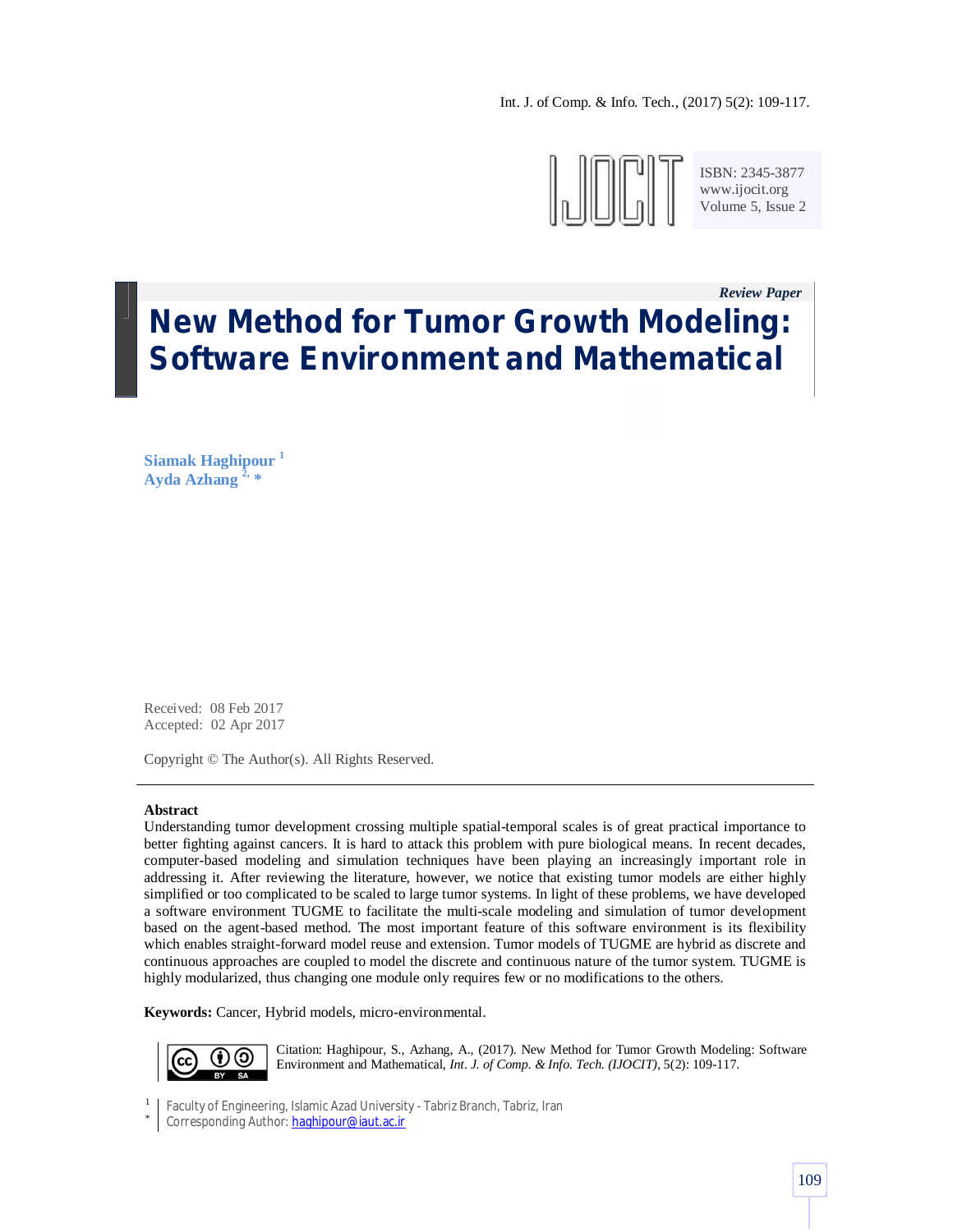### **1. Introduction**

Basic cancer research by biologists is mainly carrying out experiments in the laboratory (the socalled wet-lab experiments [1]). In general, the experimental materials are various types of cancer cells, which are either injected into living animals like mice to induce tumors within them (In vivo tumors) or cultivated in culture medium with properly supplied nutrients like glucose (in vitro tumors). Research directly based on in situ and metastasis tumors within the body of persons with a cancer can seldom done as a set of very strict regulations have to be passed. In vivo environment (the body of animals) is obviously mostly similar to human bodies. Hence, experimental results drawn based on the in vivo tumors are usually believed more reliable.

However, many aspects of the in vivo environment are hardly controllable to researchers, especially the individual-tumor dependent factors as well as the intrinsic randomness. Compared with in vivo environment, the environment of in vitro tumors can be better controlled, but it is relatively less real for the absence of normal tissue cells that surround in vivo tumor tissues. In general, easy to control and limited effects of secondary factors of in vitro environment allow a more direct investigation of individual factors (univariate analysis), which makes the in vitro tumors popular among experimental oncologists. Tumor monolayer is prevalent in vitro, where tumor cells grow on a Petri dish with necessary nutrients for sustaining cell growth and proliferation. One important characteristic of tumor monolayers is that all cultured cells have basically the even accessibility to nutrients, hence, distinct tumor cell dynamics are considered as the result of all other factors except nutrients. It is an important experimental means for investigating and analyzing the growth and invasion mechanisms of tumors [5, 6, 7]. Besides, tumor monolayers have been widely used as test systems to investigate the curative effects of anti-cancer drugs, radiotherapy, and chemotherapy etc [8].

Unfortunately, tumor monolayers cannot represent many aspects of actual tumor cell aggregates, for example, the 3D structure and the biological and biophysical properties of closely related to the 3D structure as it has been discussed in [5]. Multicellular tumor spheroids (MTSs) first used to investigate the effects of radiotherapy on tumor cells by Sutherland et al. in 1971 [6], are now prominently applied to cancer research. MTSs are thought to be more real and suitable in vitro tumor models for preserving the 3D structure of real tumor cell aggregates. Furthermore, significant differences or even contradictory phenomena have been indeed observed by conducting comparative experiments using tumor monolayers and MTSs [7]. MTSs provide an alternative with intermediate complexity between tumor monolayers and in vivo tumors, and more importantly, they can be used to model the avascular growth of real tumors that are too small to detect clinically. In addition, quantitative measurements of MTSs are very important references for validating the in silico cancer models.

#### **2.Tumor Models and Cell Representation**

Generally there are three classes of approaches for cancer modeling: namely the continuum, the discrete and the hybrid [7]. Each type of approach has its own characteristics which make it proper for investigating certain features of tumors and tumor cells. Continuum models are generally realized by Ordinary differential Equations (OREs) or Partial Differential Equations (PDEs). They are usually applied to study the large scale properties, such as the population and the volume of tumor tissues [6] or the density of tumor cells [9]. Reaction-Diffusion Equations (RDEs) are commonly adopted to model the transport and metabolism of nutrients [10], where the diffusion term and the reaction term correspondingly model the molecular diffusion and consumption by cells.



Figure 1. Growth Tumor [8]

Continuum models have many valuable advantages. First of all, they can be scaled to very large tumors without substantially increasing the computational cost of modeling solving. Secondly, they can be solved efficiently on computers, since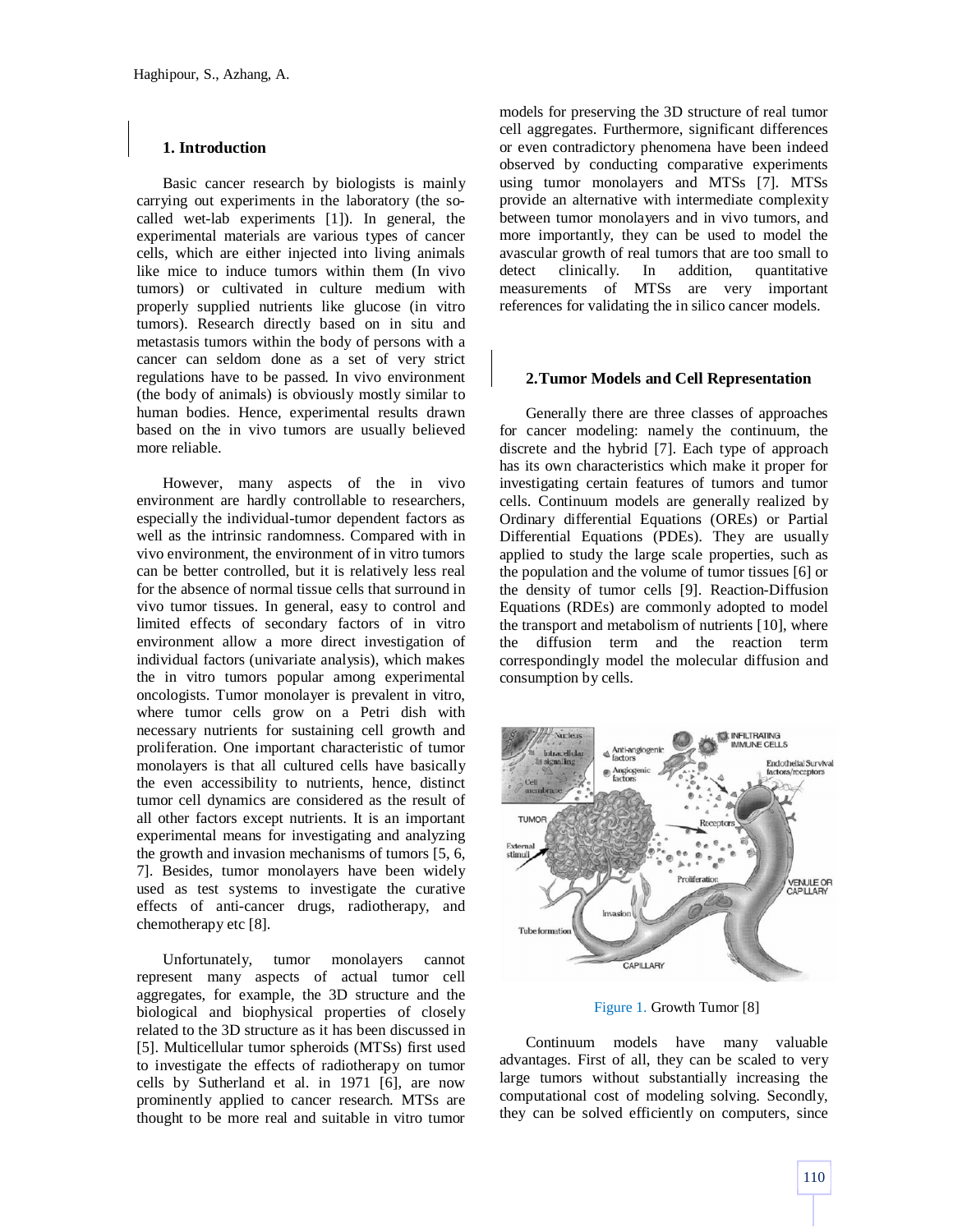there are many classical methods particularly for solving complex PDEs numerically. The disadvantage of continuum models is that the discreteness of individual tumor cells is di cult to explicitly model. As the basic building units of a tumor tissue, cells are discrete by nature. Cellular membranes separate the inner cell world from the surroundings. Behaviors of cells, such as growth, proliferation, movement and death, are individualcell- based. Furthermore, tumor cells are heterogeneous [11]. To take into account the discrete nature, the discrete approach has been proposed naturally. The discrete approach enables much higher flexibility in representing individual tumor cells compared with the continuum approach. Its basic idea is to treat each tumor cell as an individual object, where cell growth, proliferation, motion, death, interactions can be explicitly modeled as the behaviors of the individual cell objects. ABM is naturally adopted. However, the discrete approach isn't versatile in representing all the aspects of tumors or tumor cells. For example, the transport and metabolism of biochemical molecules are too nescient to realize with the discrete approach. The hybrid approach, which naturally integrates the continuum and discrete approaches, gradually becomes the favor of tumor modelers in recent years [1].

# **3.The Mathematical Method and Software Tools**

ABM is a powerful technique for model design in computer-based simulations. On the one hand, simulation is often utilized to investigate agent systems, for example multi-agent systems (MAS) [11]. On the other hand, ABM has been widely used as a standard model design method for a wide range of applications in computer-based simulations [1]. An agent is a computer system capable of autonomous action in its environment. Agents can be thought as objects with strong notion of autonomy. Normal objects of systems encapsulate states and corresponding state-updating operation methods. In contrast, an agent has the ability to actively sense the changes in its environment, to deal with the perceived information and to make decision for its further actions (see figure 1). In a word, an agent is not only passively affected by environment, but also actively change the environment for its own preference.



Figure 2.Diagram illustrating agent-agent and agent-environment interactions [9].

Mathematical based applications basically consist of a common environment and a set of agents within it. In an agent-based system, an agent interacts with other agents (its neighbors) as well as its environment [12]. Like a society, an agent-based system allows agents to achieve collective goals via cooperation's and coordination's, and to achieve individual aims through competitions. ABM is very powerful for model description. Agents of an agentbased system may share some properties and also can vary significantly in some properties and behaviors. Besides, a complex agent can be further decomposed into sub-agents too. With such high flexibility and strong description capability, ABM has a wide range of applications, which has stimulated the emergence of software environments or toolkits to facilitate construction of agent-based models. Here, some of them are briefly reviewed from the perspective of the possible application in agent-based cancer modeling. The software tools are representative with respect to the way of constructing an agent-based model. One may fund more software tools for general applications of agent-based modeling and simulation like FLAME or SWARM.

# **4.Role of Mathematical and Software Method's in cancer therapy**

Mathematical modeling and simulation is a versatile tool in comprehending the system behavior and has been used for di errant applications in natural science and engineering disciplines. A mathematical model is an abstraction of a process system. It is composed of model equations and parameters. Usually, available experimental data is used for estimating the model parameters and for validating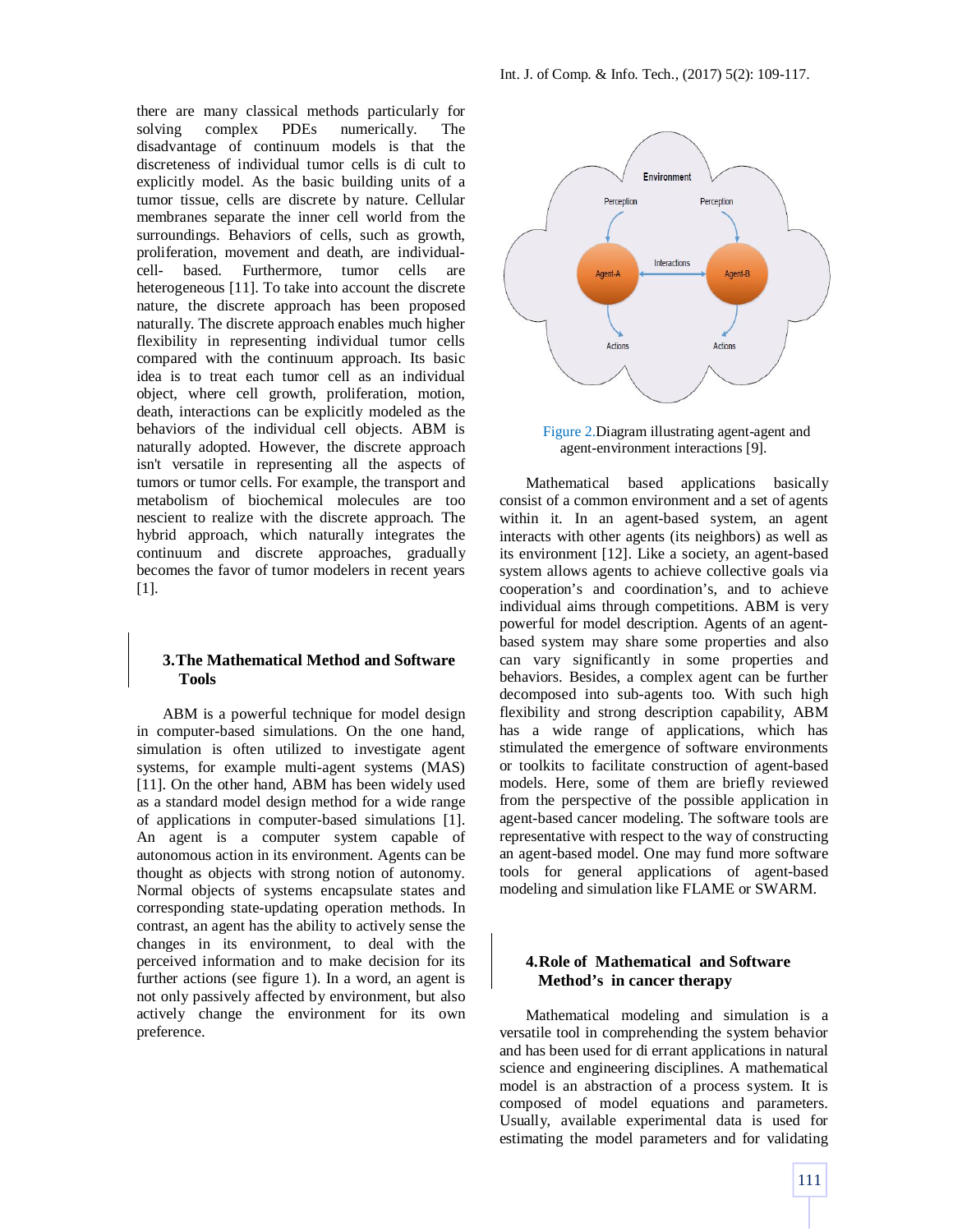its prognostic ability. Then, parametric analysis (sensitivity analysis with respect to parameters) of the model is performed to understand the domain and variations of the system behavior with the variation in the parameters. With understanding of the system and a valid model, one can pursue model based process control and optimization. In a similar fashion, the applications of the tumor growth modeling are many. Firstly, cancer growth can be predicted and the main parameters responsible for it can be better understood. Secondly, these models can be combined with pharmacokinetic and pharmacodynamics models of the therapeutic agents to study their impact on cancer growth. Thus, the combination model can serve as a decision-making tool for planning and scheduling of the different therapies. In addition, inter-patient and intra-patient variability scenarios can be imitated by perturbing the parameters and optimization techniques can be used to schedule a therapy accordingly. Modeling and in silico experiments can provide new insights and over different possibilities to understand and treat cancer. Experimentalists and clinicians are becoming increasingly aware of the role of mathematical modeling and its value-addition along with medical techniques and experimental approaches in order to accelerate our understanding in distinguishing various possible mechanisms responsible for the tumor growth.



Figure 3. Change in death rates of different diseases in US from 2003 to 2017 [10].

#### **5. Discussion**

Cancer is a global issue and an important multidisciplinary field of research with a lot of open ended and challenging problems. The main thrust of this thesis is to highlight that application of process systems engineering techniques can play an important role in addressing the problems related to cancer dynamics and its treatment. The main focus of this thesis is to study the initial stages of cancer progression avascular tumor growth and its interaction with the therapeutic agents. In the first two chapters, the role of modeling in cancer, broader review of works which were done hitherto, challenges and contributions of this thesis were introduced. The second objective was to propose a therapeutic protocol for a given patient while considering practical multiple objectives associated with cancer therapies. Chemotherapy is the common adjuvant therapy given to the patient at stage or another during the course of cancer treatment and, nowadays, they are combined with the targeted therapies to reduce the side effects. Thus, the multiple objectives can be broadly related to tumor reduction and reduction of side effects. This scenario is dealt in chapter 4 by formulating a multi-objective optimization problem using a tumor immune-chemo model (patient representation) adapted from the literature. NSGA -II was used to find the solution set known as Pareto set and the decision variables represented the timing and dosage of the interventions. Then, post-Pareto-optimality analysis was done to choose a solution from Pareto set. The results for the considered patient have shown that the performance of the proposed chemotherapy protocol was better than the standard protocol employed in medical practice. However, at the end of the treatment course the number of tumor cells were in the range of 105 cells. Alternatively, the combination of chemotherapy and immunotherapy resulted in almost complete elimination of tumor cells. Also, post-treatment analysis based on tumor relapse time has indicated that combination therapy is better than chemotherapy. As a whole, this work suggests that the immunogenicity factor (intensity of tumorimmune interactions) must be taken into account prior to every therapeutic intervention.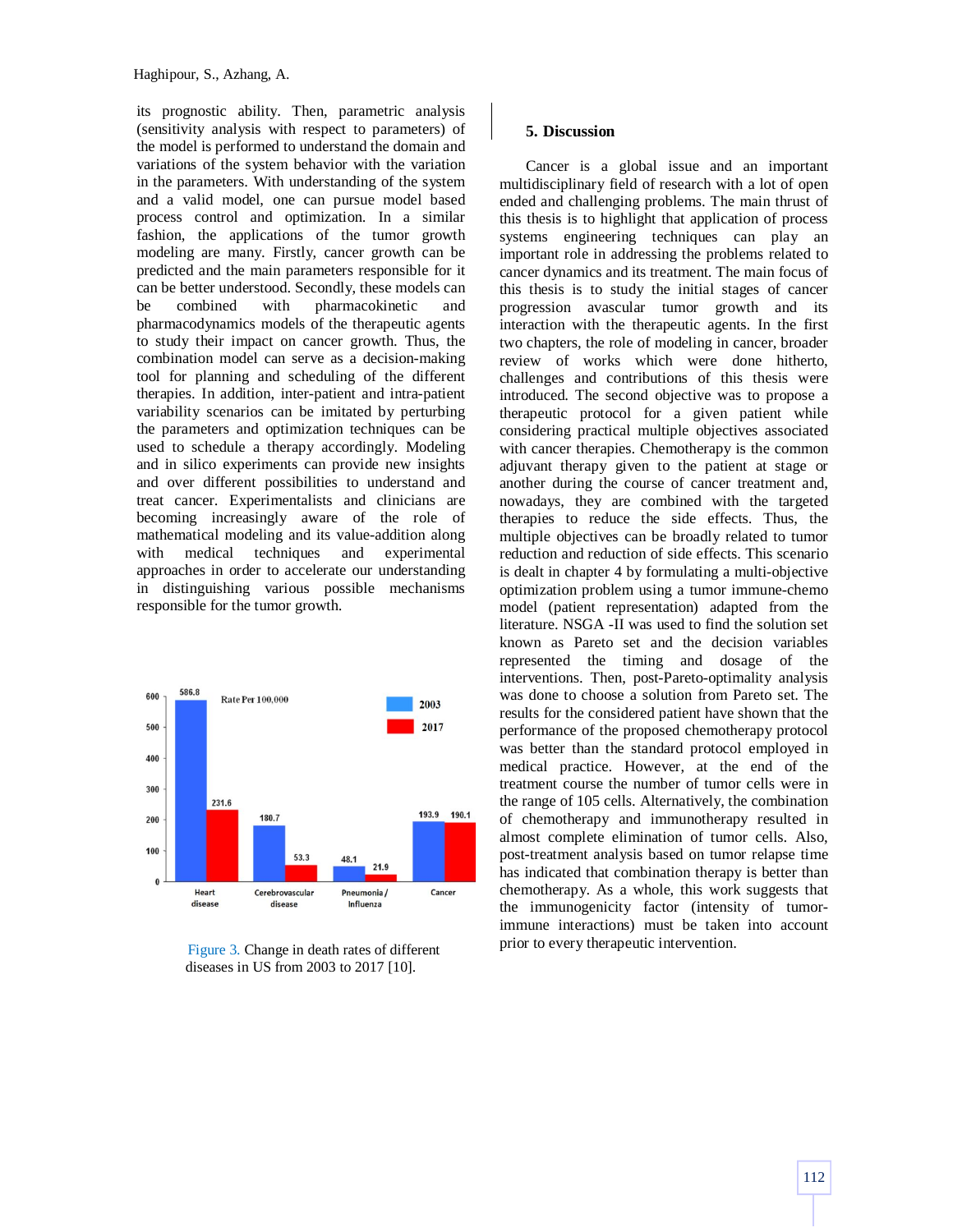### **6. Mathematical Hybrid Modeling**

Mathematical and computational modeling of tumor growth is not new—in fact it goes back over 50 years. However, to some extent it has largely been ignored by the biological and medical communities. There are multiple reasons for this but two of the most significant revolve around the reductionist focus of biology and the lack of directly testable hypotheses from the models. By necessity, much of the models of cancer were general, phenomenological, and not Specific to a type of cancer and therefore were plagued by a lack of experimental data to both parameterize and validate. That is not to say they were not useful. At their heart most mathematical models are mechanistic focusing on the core processes that drive tumor growth and integrating them leading to predictions that are holistic by definition [13].

This further contributed to the lack of biological interest in combining laboratory experiments with computational simulations. Most of the experimental biologists working in this field were more focused on the reductionist route revolving around specific genetic mutations or signaling pathways that were found to be important in cancer development. This led to the data explosion that motivated the advent of early systems biology and the development of bioinformatics. Mathematical biology and the mechanistic cancer models it produced were somewhat left behind, but little by little they have matured moving from simple non-spatial growth laws (gompertz) all the way to hybrid multi-scale models discussed in this review. See also a list of previously published reviews in the Future Reading section [14, 15].

In the last few years, mathematical and computational models of cancer have become more accepted by the biological community both as means to motivate experimentation but also as a route to integrate multiple experimental measurements to generate testable predictions. This shift has been partly driven not only by the emergence of new modeling approaches (such as hybrid models) but also by the refocusing of the biological community on cancer as a system. Mathematical and computational models of cancer have almost always viewed cancer as a system of multiple interacting variables and processes and therefore should really be considered part of systems biology. In this review, we will focus on the recent development of hybrid models of tumor growth. While not an exhaustive review we have tried to incorporate all of the most up-to-date models, constraining our search to key references within the last 5 years. Hybrid models integrate both continuous and discrete variables and are able to incorporate biological phenomena on various temporal and spatial scales. These models represent cells as individual discrete entities and often use continuous concentration or density fields to model cell intracellular and extracellular environments. By their very nature, hybrid models are ideal for examining direct interactions between individual cells and between the cells and their microenvironment, but they also allow us to analyze the emergent properties of complex multicellular systems (such as cancer). It is worth noting that as these interactions take place on the intracellular and intercellular levels, but are manifested by changes on the tissue level, the emergent behavior of growing multi-clonal tumors are almost impossible to infer intuitively. Hybrid models can facilitate our understanding of the underlying biophysical processes in tumor growth. For example, by using high-throughput simulation techniques, we can examine the impact that changes in specific cell interactions (or their microenvironment) have on tumor growth and treatment. Hybrid models are often multi-scale by definition integrating processes on different temporal and spatial scales, such as gene expression, intracellular pathways, intercellular signaling, cell growth, or migration [16].

There are two general classes of hybrid-models, those that are defined upon a lattice and those that are off-lattice. The structure of this review will be to view these two broad classes in terms of increasing cellular complexity. We will then revisit these models in terms of the level of biological detail of the tumor growth process they recapitulate. Finally, we will discuss the critical role that integration needs to play if we want to make a direct impact on cancer research and treatment both from the perspective of integrating models with experiments but also from the perspective of integrating multiple modeling approaches.

#### **7. Hybrid Models Complexity**

Hybrid models can be divided into two classes that depend reciprocally on the number of cells these models can handle and the included details of each individual cell structure, i.e., models dealing with large cell populations but with simplified cell geometry, and those that model small colonies of fully deformable cells (Figure 1). Simplified geometry models are capable of handling large number of cells (thousands to millions) and still treat them as individual entities that can both act independently of other cells (individual cell cycle, cell mutations, cell phenotype) and interact with their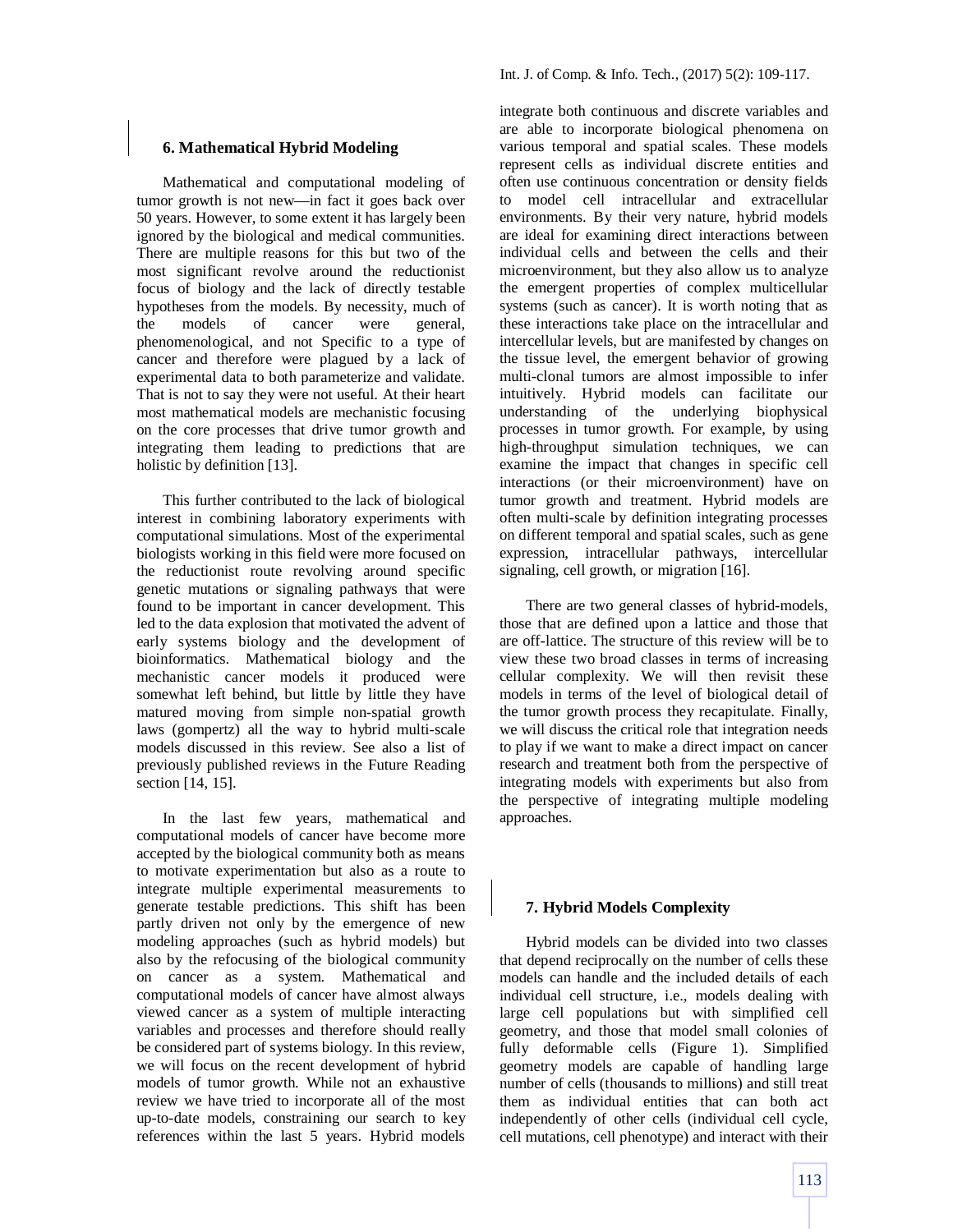Haghipour, S., Azhang, A.

immediate neighbors (cooperate or compete). With these kind of models, one can simulate tumor growth up to clinically relevant sizes, thereby allowing for incorporation of different kinds of tumor treatments, and enabling us to test in silicon new and preexisting treatment protocols.



Figure 1. Reciprocal relation between the number of cells handled [13]

Models with deformable cells allow us to investigate the intimate interactions between individual cells and between cells and their environment. Various cellular processes can be represented in these models in a more realistic way, by incorporating, e.g., the time- and space-dependent enlargement of growing cells, the orientation of cell division, the elongation during cell migration. Both classes, however, can be coupled with additional equations, such as ordinary differential (ODE), partial differential (PDE), and/or stochastic equations, to describe signaling or metabolic pathways, as well as mechanical or molecular details of cell life processes [17]. Technically, hybrid models can also be divided into two classes, on- and off-lattice (Figure 2), however, this term actually refers only to the imposed positions of the cells [a square, hexagonal, or cubic lattice versus unconstrained locations in the two- (2D) or threedimensional (3D) space], but the underlying chemical or physical fields are typically defined on regular grids in both kinds of models (as the simplest way to solve standard reaction-diffusion equations). We elaborate on both classes of model below, discussing in briefly the different models that fit in

each class and how they have been applied to tumor growth [18].



Figure 2. Snapshots from simulations of various hybrid models of tumor growth. (a) Three-dimensional (3D) tumor spheroid simulated by ahybrid cellular automaton (Reprinted with permission from Ref 12. Copyright 2007 Birkhauser-Verlag).

# **8. Biological Complexity**

Cancer development is a complex multi-scale process that depends on both the intrinsic factors (such as genetic mutation, gene expression, cell adaptability, robustness, and phenotypic evolution) and on extrinsic cues sensed from the cell microenvironment (such as multiple metabolite and nutrient gradients, different densities and alignments of ECM fibers, or diverse tissue architectures). Experimentally, cancer evolution and development are generally only considered at the gene or protein scale; however, recently there has been a great deal of interest in the impact of this evolution at the cellular scale. After all, selection occurs upon the cellular phenotype even if mutations take place in the genotype. This selection pressure is often driven by the changes in the tumor microenvironment. Hybrid models seem particularly well suited to investigate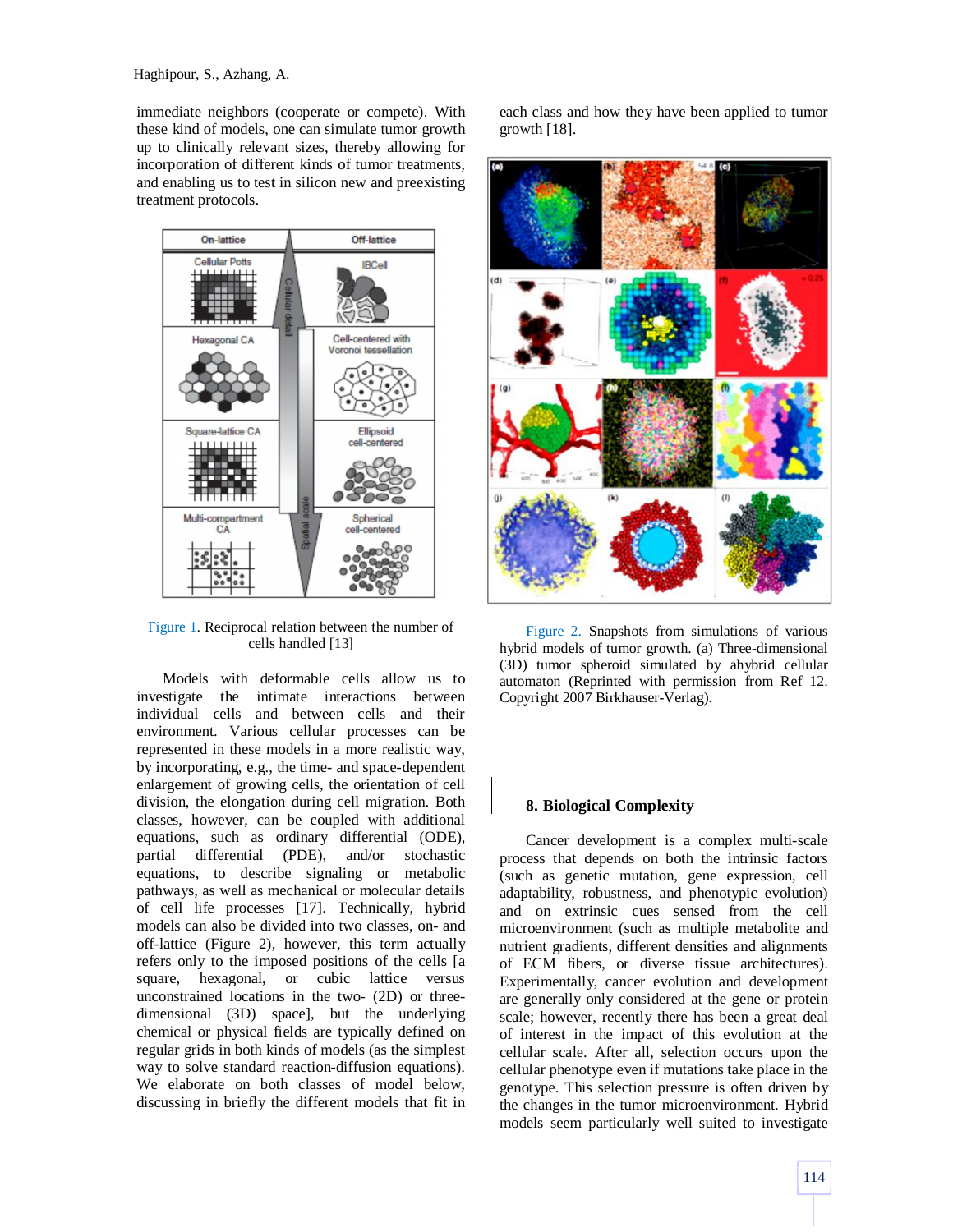the evolutionary aspects of cancer and various strategies have been developed to model evolution of both cell phenotypes and genotypes, as well as the complex interactions between cancer cells and their surrounding microenvironment. Evolution of cell phenotypes is often modeled using deterministic flow charts in which a decision to enter the specific cellular process (such as cell growth, division, death, or movement) is determined sequentially by comparing cell status (e.g., cell age, nutrients level, the number of cell neighbors, or the configuration of cell membrane receptors) to predetermined thresholds [19]. Another approach involves the introduction of random mutations that determine the evolution of a given cellular phenotype (e.g., doubling time, death rate, or sensitivity to contact inhibition) or cell interactions with external factors (such as concentration of metabolites or ECM degradation). Such interactions can be also modeled using the neural networks18,21 or systems of ODEs defining certain signaling pathways or protein networks. Evolution of cell phenotypes depends not only on cell genotype but also on cues sensed by the cells from their neighborhood.

Moreover, the evolving cells modify also their immediate vicinity, and these mutual interactions may lead to the emergence of certain microenvironments promoting tumor development. The establishment of a three-layered structure (consisting of a proliferating rim, a ring of quiescent cells, and a necrotic core) that arises in tumor spheroids as a consequence of nutrient depletion has been reproduced by virtually every kind of modeling approach, and has become a test problem for every newly developed mathematical model of solid tumor growth. Gradients of nutrients, such as oxygen or glucose, are not the only chemical species present in the stroma surrounding normal and tumor tissues. In fact, tumor cells are exposed to various enzymes [more than 20 kinds of matrix metalloproteinase (MMPs) and tissue inhibitors of matrix metalloproteinase (TIMPs), a multitude of growth factors and a range of chemokine's. Mathematical models were used extensively to investigate the relations between gradients of various metabolites and the emerging morphologies of developing tumors. In addition to responding to various chemical factors, tumor cells can mechanically interact with other tumor cells as well as with various other stromal cells, such as fibroblasts, macrophages, and immune cells [20].

Tumor cell behavior depends also on the interactions with its physical environment, e.g., variable densities and alignment of different ECM fibers (such as collagen, laminin, elastin, or fibronectin). The intimate adhesive relations between neighboring tumor cells, cells and the ECM, and the interactions between tumor cells and other stromal cells have been addressed by multiple investigators. The initiation and progression of most tumors depends strongly on the architecture of the host tissue. Various computational models have addressed the issues arising from confined microenvironments such as the structure of epithelial ducts or brain geometry [21].

# **9. Bridging Scales and Models**

In principle, it is possible to build a model that will span multiple scales from the genotype and various biochemical reactions to the details on cell morphology, and the collective behavior of millions of individual cells forming the whole tumor tissue. However, such a model may acquire structural complexity that is comparable with biological cells and far less effective computationally than the real living organism. It is therefore more desirable to find ways to bridge independent models rather than build a single 'mega-model' that encompasses all the complexity of tumor development. This bridging may be in terms of separate models that consider distinct parts of the cancer process or the same process but on different scales. Our group has undertaken such an approach to address genetic, mechanistic, and evolutionary mechanisms of disruption of tissue homeostasis and initiation of tumor growth, as well as to investigate how the local tumor microenvironment can select for cells with an invasive advantage. Similarly, the questions of vascular endothelial growth factor (VEGF) transport in healthy and cancerous vascular systems were investigated by Popel and collaborators using a multi-compartment model [22].

The emergence of glycolytic phenotype in carcinogenesis was addressed by Gatenby and colleagues using a combination of approaches including CA, evolutionary dynamics, information, or competition theories. The advantage of applying several distinct models in answering the same scientific question is manifold. If these models produce similar (or comparable) outcomes, the common assumptions underlying the investigated phenomena can be identified, and used to infer underlying mechanisms that can then be further investigated experimentally. If these models result in different outcomes, further investigation can be carried to determine which features specific to each model have influenced the contrasting results and how this relates to the underlying biology. Again, this may lead to further experimentation to confirm or rule out the contrasting results.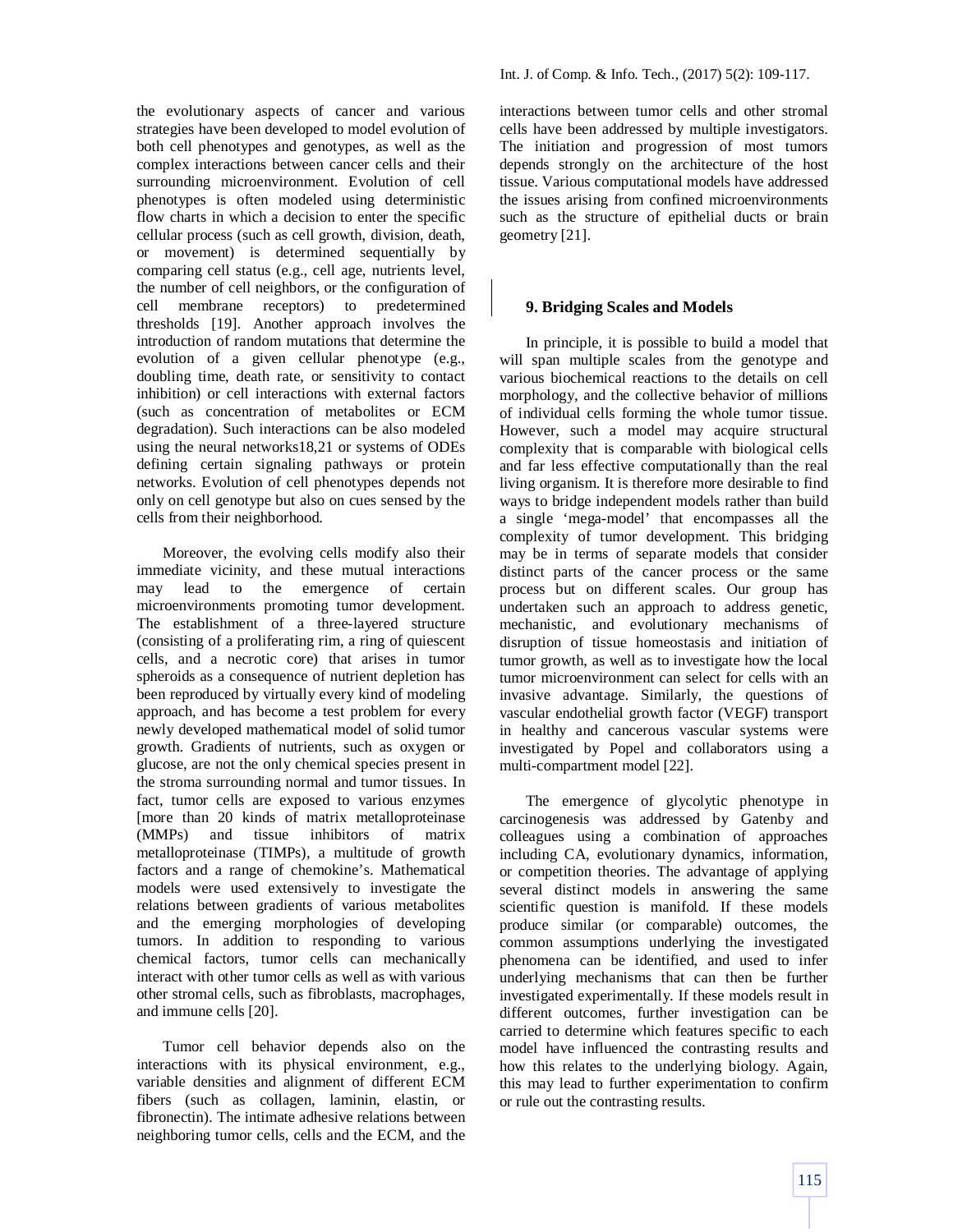

Figure 3. A schematic of modeling scales and techniques. Multiple biological scales can be bridged by various types of mathematical models [23].

#### **10. Discussion**

As we hinted at in the opening section of this article, computational models developed and implemented without real experimental data to neither parameterize nor validate their predictions was one of the major limitations in them gaining biological acceptance. What has recently become clear is that there is not only a need for greater integration between models and experimentation but also a requirement. This dialogue must go both way experiments should drive models and models should drive experiments. Models can utilize experimental data and produce novel hypotheses but without the experimental testing to validate or negate such hypotheses, it becomes a very limited academic exercise. Although to be fair, it can be very difficult to find appropriate collaborators motivated to provide such experimental support.

Models need to drive experimentation and to some extent this requires an understanding of the experimental systems that are currently being used by the cancer research community. The schematic presented in Figure 3 highlights the multiple scales that are experimentally studied in cancer research by means of the experimental systems that are utilized. If we truly want to build integrated models, then we need to think of what sort of experiments will be needed to drive our models and validate them. From our personal experience, this leads to a significant shift in thinking in relation to which components are incorporated into a model and which are not. It also dictates what type of model should be utilized and this review would not be about hybrid models if we did not believe that hybrid approaches are perfectly suited to facilitate such integration. Owing to their cell-centric nature, hybrid models naturally connect with cell biology and readily incorporate micro environmental components.

# **11. Conclusion**

Cancer is a complex, multi-scale process in which genetic mutations occurring at a subcellular level manifest themselves as functional changes at the cellular and tissue scale. The multi-scale nature of cancer requires mathematical modeling approaches that can handle multiple intracellular and extracellular factors acting on different time and space scales. Hybrid models provide a way to integrate both discrete and continuous variables that are used to represent individual cells and concentration or density fields, respectively. Each discrete cell can also be equipped with sub-models that drive cell behavior in response to microenvironmental cues. Moreover, the individual cells can interact with one another to form and act as an integrated tissue. Hybrid models form part of a larger class of individual-based models that can naturally connect with tumor cell biology and allow for the integration of multiple interacting variables both intrinsically and extrinsically and are therefore perfectly suited to a systems biology approach to tumor growth.

The interface between tumor cells and their microenvironment being one of the critical drivers of cancer progression, the other being the intracellular changes that result from mutations, altered intracellular and intercellular signaling or protein trafficking, which can also be captured using hybrid models. It is worth restating that cancer is a multiscale process, whereby mutations at the molecular scale effect protein formation that effects signaling pathways, which modulate cell behavior that transforms the tissue leading to damaged organs and potentially death. This complex multi-scale process can be broken down into smaller units that are more amenable to both experimental and theoretical approaches. This again brings into focus the bridging nature of mathematical models that are critical for understanding how the different biological scales of cancer impact upon one another. The models we have focused on this review bridge several scales both above and below the fundamental unit of the cell (Figure 3), however, they cannot bridge all—this most certainly will require different modeling approaches such as continuous or statistical models. In addition, there is an unspoken void between in vitro and in vivo models and between in vivo and the clinic. In silico models have the power to link these approaches and in doing so can give some insight into the processes that translate well between them and those that do not. This is a severely understudied area for modeling in cancer research and should be a ripe focus for future work.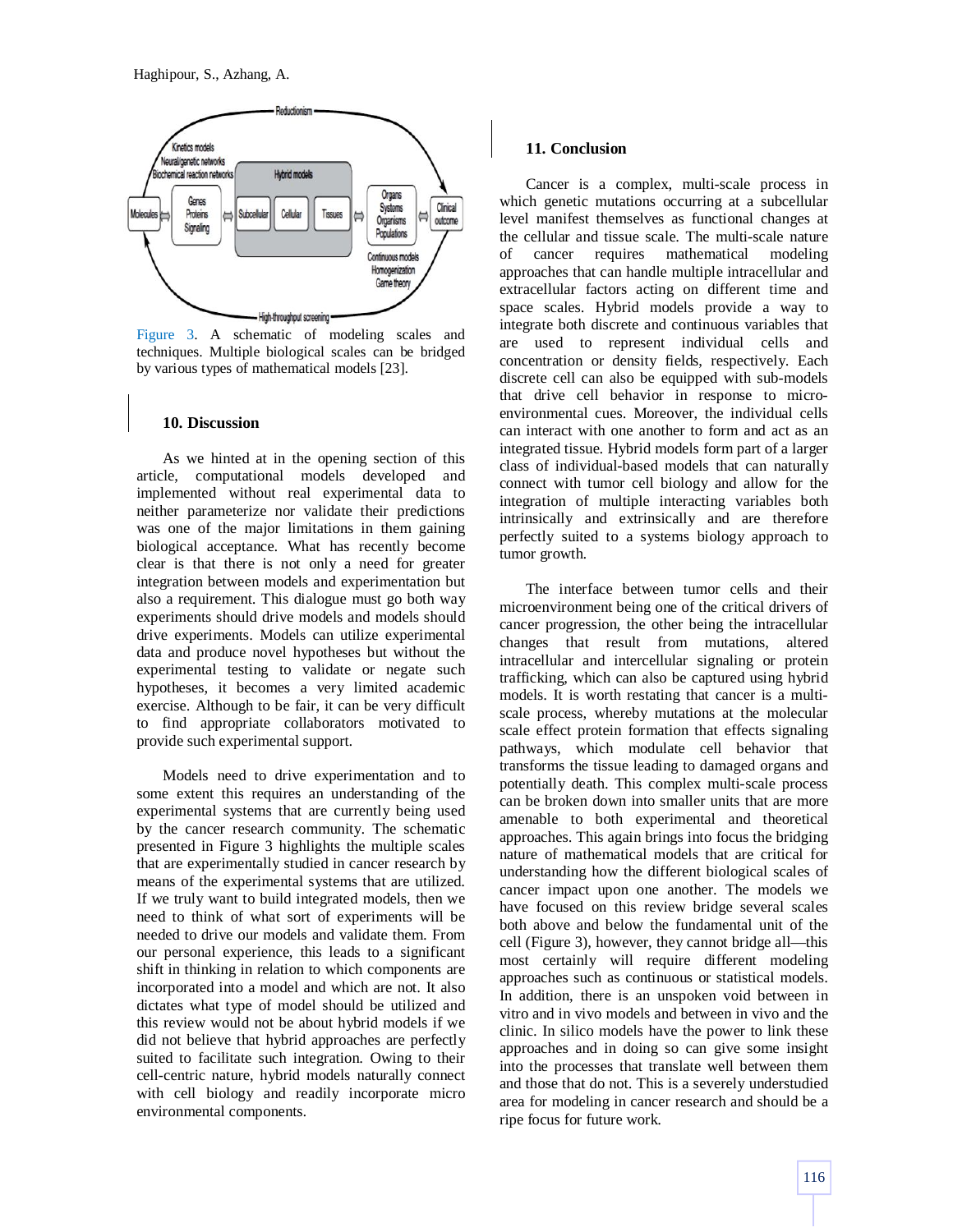Int. J. of Comp. & Info. Tech., (2017) 5(2): 109-117.

#### **References**

- [1] Durand, R, 2010 `Cell cycle kinetics in an in vitro tumor model', *Cell Proliferation*, vol. 9(5), pp. 403-412.
- [2] Eisen, M, 2008, Mathematical models in cell biology and cancer chemotherapy Martin Eisen, *Lecture notes in biomathematics*; 30, Springer-Verlag, Berlin ;New York, vol. 59, pp. 25-36.
- [3] Englezos, P. and Kalogerakis, N., 2008, Applied parameter estimation for chemical engineers, *Marcel Dekker*, New York, vol. 12, pp. 36-49.
- [4] Folkman, J. and Hochberg, M., 2017 `Self-regulation of growth in three dimen- sions', *J. Exp. Med*. Vol. 138(4), pp. 745-753.
- [5] DeBerardinis, R. J., Lum, J. J., Hatzivassiliou, G. and Thompson, C. B. (2017), "The biology of cancer: Metabolic reprogramming fuels cell growth and proliferation", *Cell Metabolism,* vol. 7(1), pp.11-20.
- [6] Deisboeck, T. S., Zhang, L., Yoon, J. and Costa, J., 2013, "In silico cancer modeling: is it ready for prime time?", *Nat Clin Prac Oncol*, vol. 6(1), pp. 34-42.
- [7] Dhodapkar, M. V., Steinman, R. M., Sapp, M., Desai, H., Fossella, C., Krasovsky, Donahoe, S. M., Dunbar, P. R., Cerundolo, V., Nixon, D. F. and Bhard- waj, N, (2016), `Rapid generation of broad t-cell immunity in humans after a single injection of mature dendritic cells', *The Journal of Clinical Investigation*, vol. 104(2), pp. 173-180.
- [8] Deb, K., Agrawal, S., Pratap, A. and Meyarivan, T, (2014), A fast elitist non-dominated sorting genetic algorithm for multi-objective optimization: Nsga-ii, Parallel Problem Solving from Nature PPSN VI. *Lecture Notes in Computer Science* Springer-Verlag, Paris, France, vol. 8, pp. 849-58.
- [9] Drasdo, D., Hoehme, S. and Block, M. (2014), "On the role of physics in the growth and pattern formation of multi-cellular systems: What can we learn from individual-cell based models?", *Journal of Statistical Physics* vol. 128(1), pp. 287-345.
- [10] Dua, P., Dua, V. and Pistikopoulos, E. N. , (2013), "Optimal delivery of chemother- apeutic agents in cancer", *Computers and Chemical Engineering* vol. 32(1-2), pp. 99-107.
- [11] Dudley, M. E., Wunderlich, J. R., Robbins, P. F., Yang, J. C., Hwu, P., Schwartzen truber, D. J., Topalian, S. L., Sherry, R., Restifo, N. P., Hubicki, A. M., Robinson, M. R., Raeld, M., Duray, P., Seipp, C. A., Rogers-Freezer, L., Morton, K. E., Mavroukakis, S. A., White, D. E. and Rosenberg, S. A. 2012 , "Cancer regression and autoimmunity in patients after clonal repopulation with antitumor lymphocytes", *Science* vol. 298(5594), pp. 850-854.
- [12] Edgar, T., Himmelblau, D. and Lasdon, L., 2014, Optimization of chemical processes, *McGraw-Hill Chemical engineering series*, vol. 45, pp. 45-59.
- [13] Piotrowska MJ, Angus SD. 2009, A quantitative cellular automaton model of in vitro multicellular spheroid tumour growth. *J Theor Biol*, vol. 258:pp.165–178.
- [14] Basanta D, Hatzikirou H, 2008, Deutsch A. Studying the emergence of invasiveness in tumours using the game theory. *Eur Phys J B*, vol. 63:pp. 393–397.
- [15] Zhang L, Strouthos CG, Wang Z, Deisboeck TS. 2016, Simulating brain tumor heterogeneity with multiscale agent-based model: linking molecular signatures, phenotypes and expansion rate. *Math Comp Model*, vol. 49: pp, 307–319.
- [16] Dormann S, Deutsch A. 2012, Modeling of selforganized avascular tumor growth with a hybrid cellular automaton. *In Silico Biol*, vol. 2:pp. 393–406.
- [17] Spencer SL, Gerety RA, Pienta KJ, Forrest S. 2016, Modeling somatic evolution in tumorigenesis. *PLoS Comput Biol*, vol. 2:pp. e108.
- [18] Stephanou A, McDougall SR, Anderson ARA, Chaplain MAJ. 2015, Mathematical modelling of flow in 2D and 3D vascular networks: applications to anti-cancer and chemotherapeutic drug strategies. *Math Comp Model*, vol. 41: pp, 1137–1156.
- [19] Enderling H, Hlatky L, Hahnfeld, P. 2009, Migration rules: tumours are conglomerates of self-metastases. *Br J Cancer*, vol. 100:pp. 1917–1925.
- [20] Wcislo R, Dzwinel W, Yuen DA, Dudek AZ. 2009, A 3- D model of tumor progression based on complex automata driven by particle dynamics. *J Mol Model*, vol. 15:pp, 1517–1539.
- [21] Kansal AR, Torquato S, Chiocca EA, Deisboeck TS. 2016, Emergence of a subpopulation in a computational model of tumor growth*. J Theor Biol*, pp, 25-36, vol. 6.
- [22] Macklin P, McDougall S, Anderson ARA, Chaplain MAJ, Cristini V, Lowengrub J. Multiscale , 2009, modelling and nonlinear simulation of vascular tumour growth. *J Math Biol*, vol. 58:pp. 765–798.
- [23] Enderling H, Anderson ARA, Chaplain MAJ, Beheshti A, Hlatky LR, Hahnfeldt PJ. 2009, Paradoxical dependencies of tumor dormancy and progression on basic cell kinetics. *Cancer Res*, vol. 69:pp. 8814–8821.